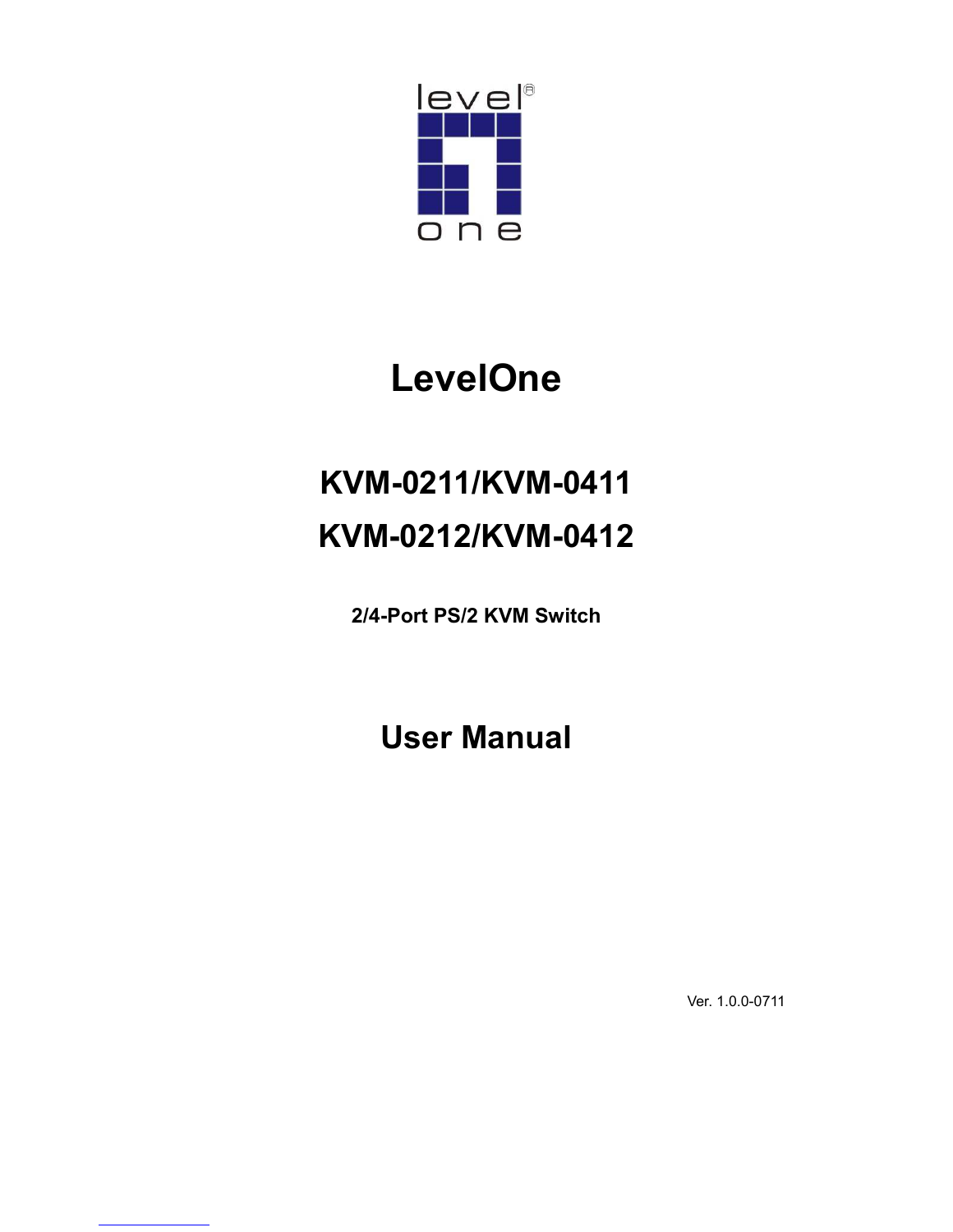## Safety

### **FCC**

This equipment has been tested and found to comply with Part 15 of the FCC Rules.

Operation is subject to the following two conditions:

(1) This device may not cause harmful interference

(2) This device must accept any interference received, including interference that may cause undesired operation.

### **CE**

This equipment is in compliance with the requirements of the following regulations: EN 55 022: CLASS B

#### RoHS

This product is RoHS compliant.

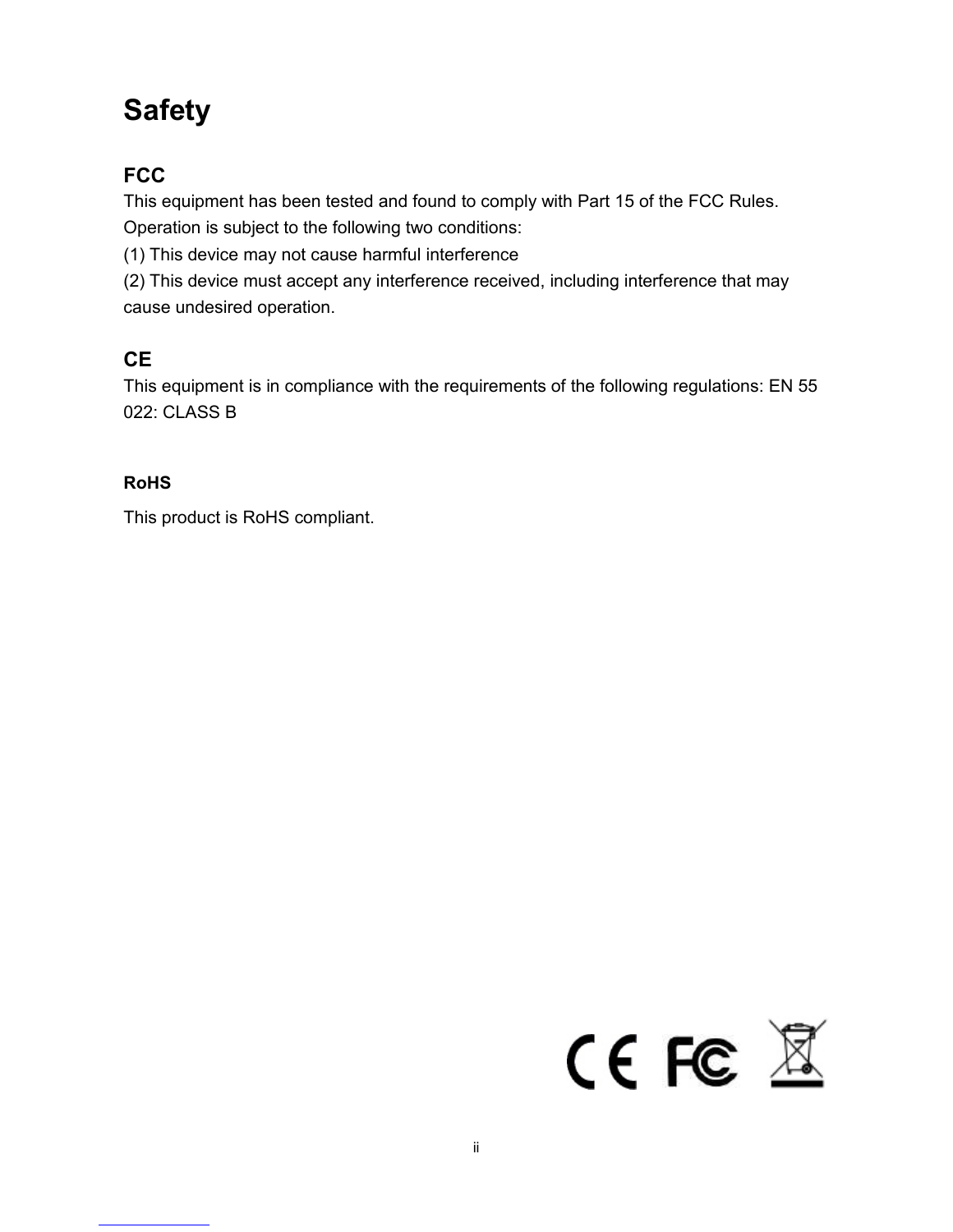## **Table of Contents**

|    | 1.2            |  |  |  |  |
|----|----------------|--|--|--|--|
| 2. |                |  |  |  |  |
|    | 11             |  |  |  |  |
|    | 2.2            |  |  |  |  |
|    | 3 <sub>1</sub> |  |  |  |  |
|    |                |  |  |  |  |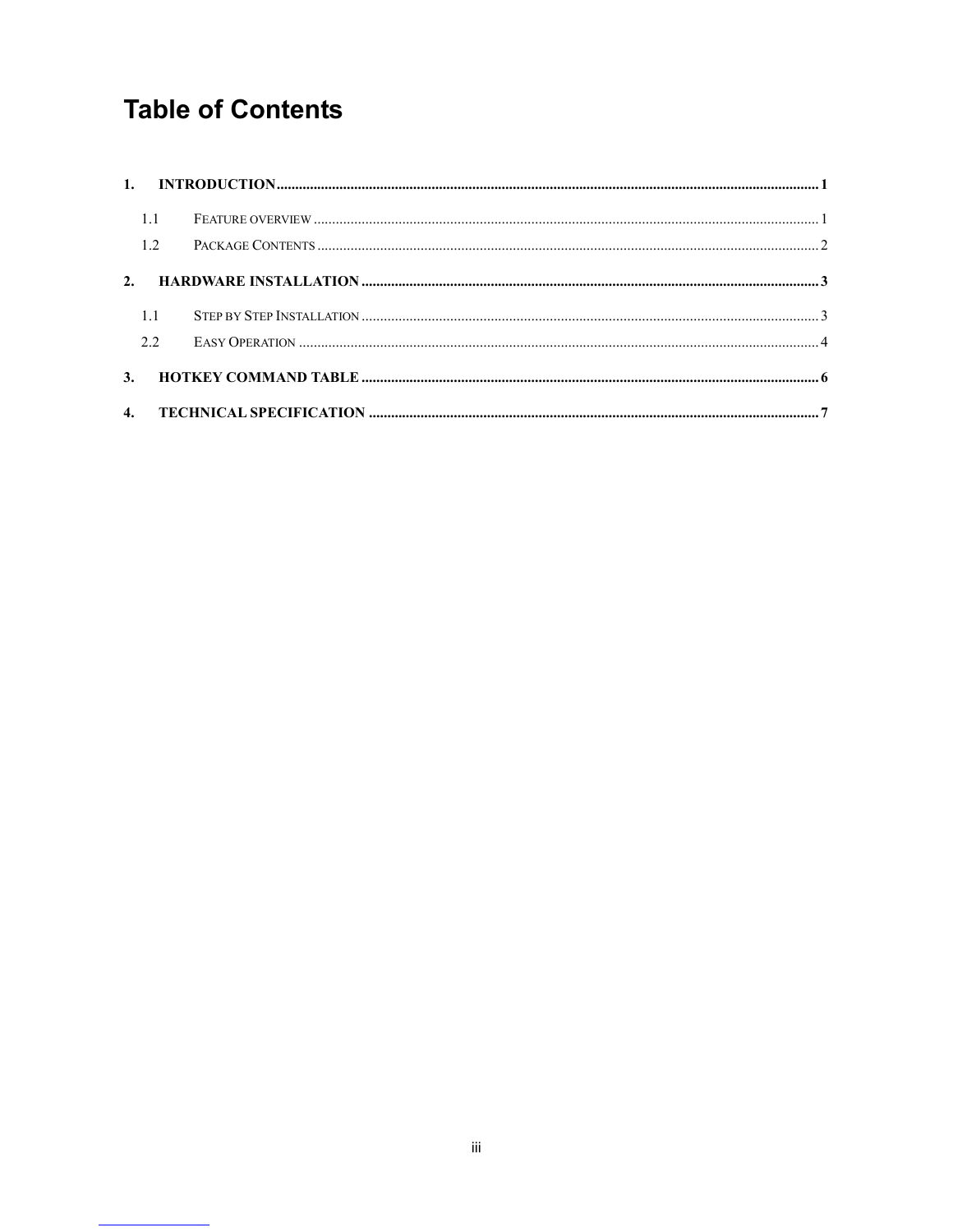## 1. Introduction

LevelOne KVM-0211/KVM-0411/KVM-0212/KVM-0412 is 2/4-port Slim Desktop PS/2 KVM Switch with optional audio and microphone switching function in select models. The KVM switch allows users to access, control two (KVM-0211/0212) or four (KVM-0411/0412) PS/2-enabled computers from a single console. (Keyboard, Monitor, Mouse, and speaker set and microphone). It also offers user-programmable simultaneous/independent switching of PC channel and Audio/Mic channel for flexible multimedia application with KVM switching. For users who might need to use a hotkey preceding sequence other than scroll locks, LevelOne KVM switch also offers five alternatives keys for easy configuration. Setup is fast and easy; plugging cables into the appropriate ports is all that is entailed. There is no software require; no need to get involved into complex installation routines. LevelOne KVM Switch provides two convenient methods to bring the KVM focus to the target computer:

a) By pressing one of the port selection switches located on the unit's front panel.

b) By entering the hotkey combinations from the keyboard.

There is no better way to access your multiple computers than with LevelOne KVM switch. By allowing a single console to manage all of the computers, the KVM switch eliminates the expense of purchasing a separate keyboard, monitor and mouse for each one. Additionally, it saves the extra space and energy costs that additional consoles would require, and it eliminates the inconvenience and waste effort involved in constantly having to move around from one computer to another.



**Note** 

KVM-0212 and KVM-0412 are non-audio models without Audio and Microphone support.

### 1.1 Feature overview

- 2-port/4-port Slim Desktop PS/2 KVM switch with Audio Support (KVM-0211/KVM-0411)
- Share Speakers and Microphone between computers (KVM-0211/KVM-0411)
- Computer selection via hotkeys or push buttons
- Auto-scan mode for PC monitoring
- LED display for easy status monitoring
- High VGA resolution supports up to 2048 x 1536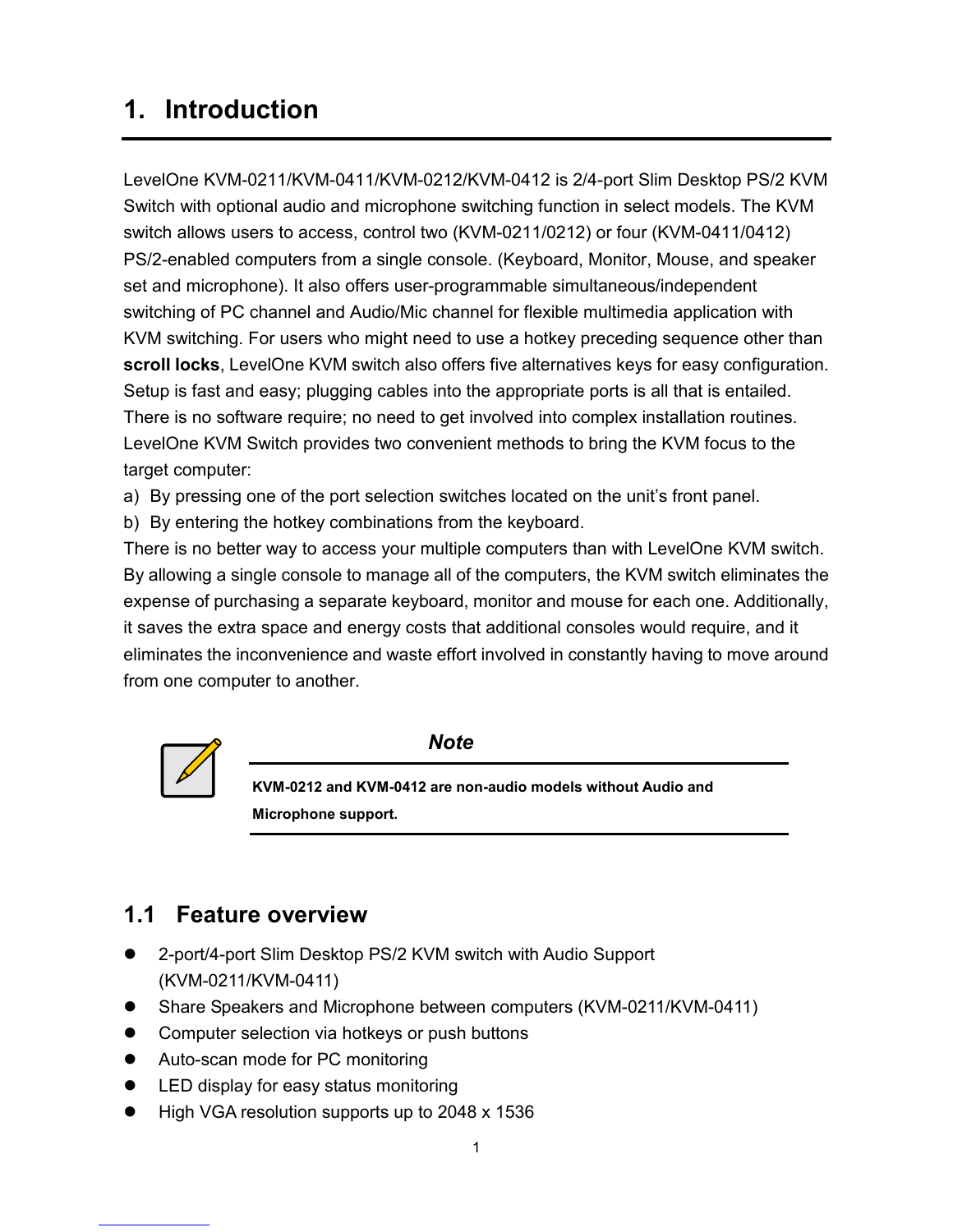## 1.2 Package Contents

- KVM-0211/KVM-0411/KVM-0212/KVM-0412
- KVM Cable Set
- CD Manual
- Quick Installation Guide

Check to make sure that all of the components are present and in good condition. If anything is missing, or was damaged in shipping, please contact your dealer immediately.

Read this manual thoroughly and follow the installation and operation procedures carefully to prevent any damage to the KVM switch or to any other devices on the installation.



#### **Note**

2-Port PS/2 KVM Switch KVM-0211 and KVM-0212 contains with 2 cable sets in the package.

4-Port PS/2 KVM Switch KVM-0411 and KVM-0412 contains with 4 cable sets in the package.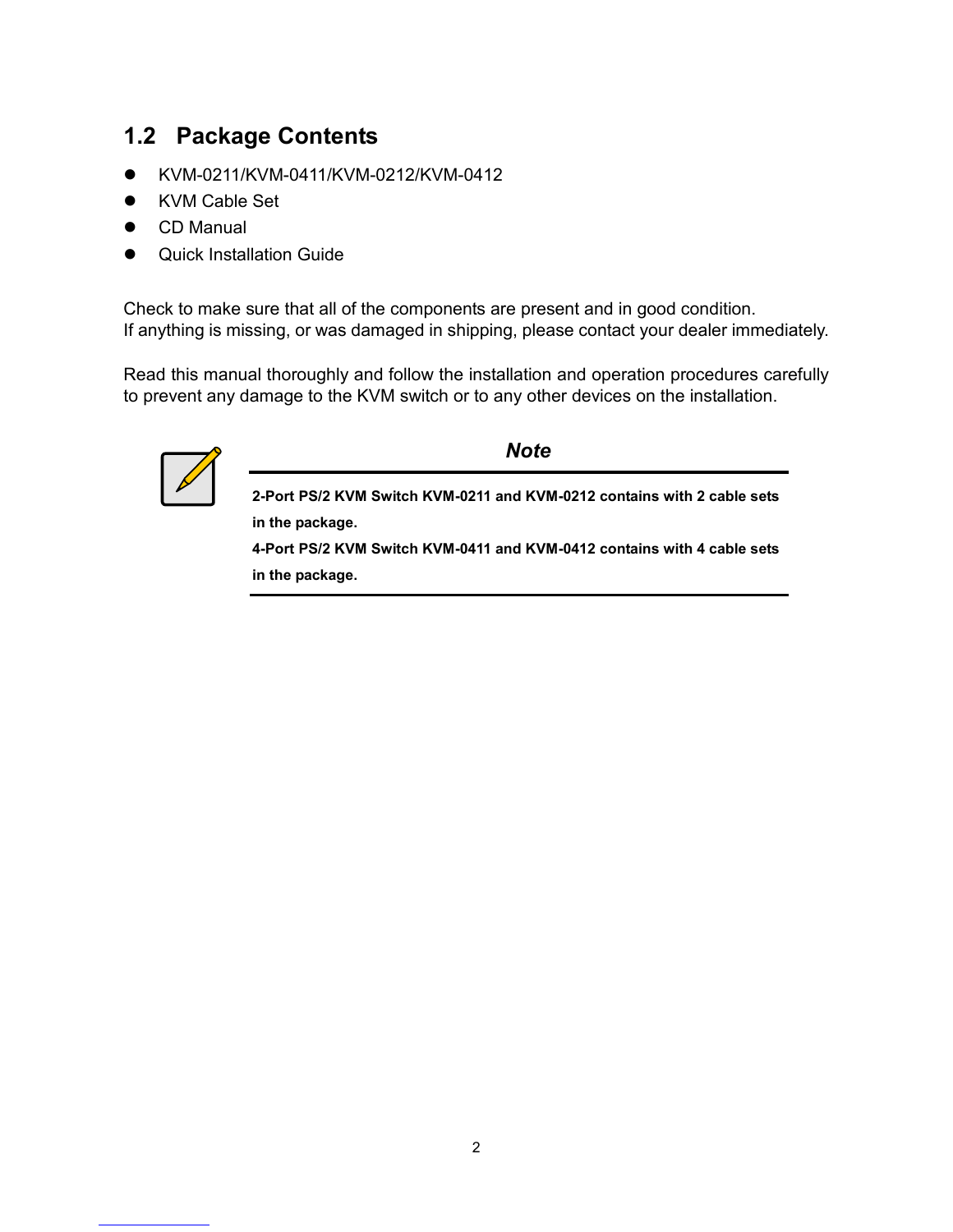## 2. Hardware Installation

The default setting of the KVM-0211/KVM-0411/KVM-0212/KVM-0412 is appropriate for most systems. The KVM Switch is a Plug-and-Play device for installation. In fact, user does not need to configure the KVM Switch before installation.

For the first time installation of the KVM Switch, please follow the instructions below for setup sequence:

- 1. Connect the shared keyboard, monitor and mouse (and optional speaker set and microphone) to the KVM Switch first, and then connect the computers.
- 2. Power up your connected computers

Since the KVM Switch receives power from the computer's PS/2 interface, it is powered up when user connects the KVM Switch to a PC.

Please see next section for detail installation.

### 1.1 Step by Step Installation

Take the companion CD, KVM Cables and the KVM Switch out of the box and follow the steps below for installation.

- 1. Make sure all the computers that are to be connected to the KVM Switch and their peripherals are in powered-off state. If not, power them off before proceed with the following steps.
- 2. Connect the shared PS/2 keyboard, PS/2 mouse, D-Sub monitor, speaker set and microphone to the KVM switch.
- 3. Connect each of the computers to the KVM switch, using appropriate KVM & Audio/MIC cables that companion with KVM switch in the package. Please note that the models KVM-0212 and KVM-0412 does not support audio switching function.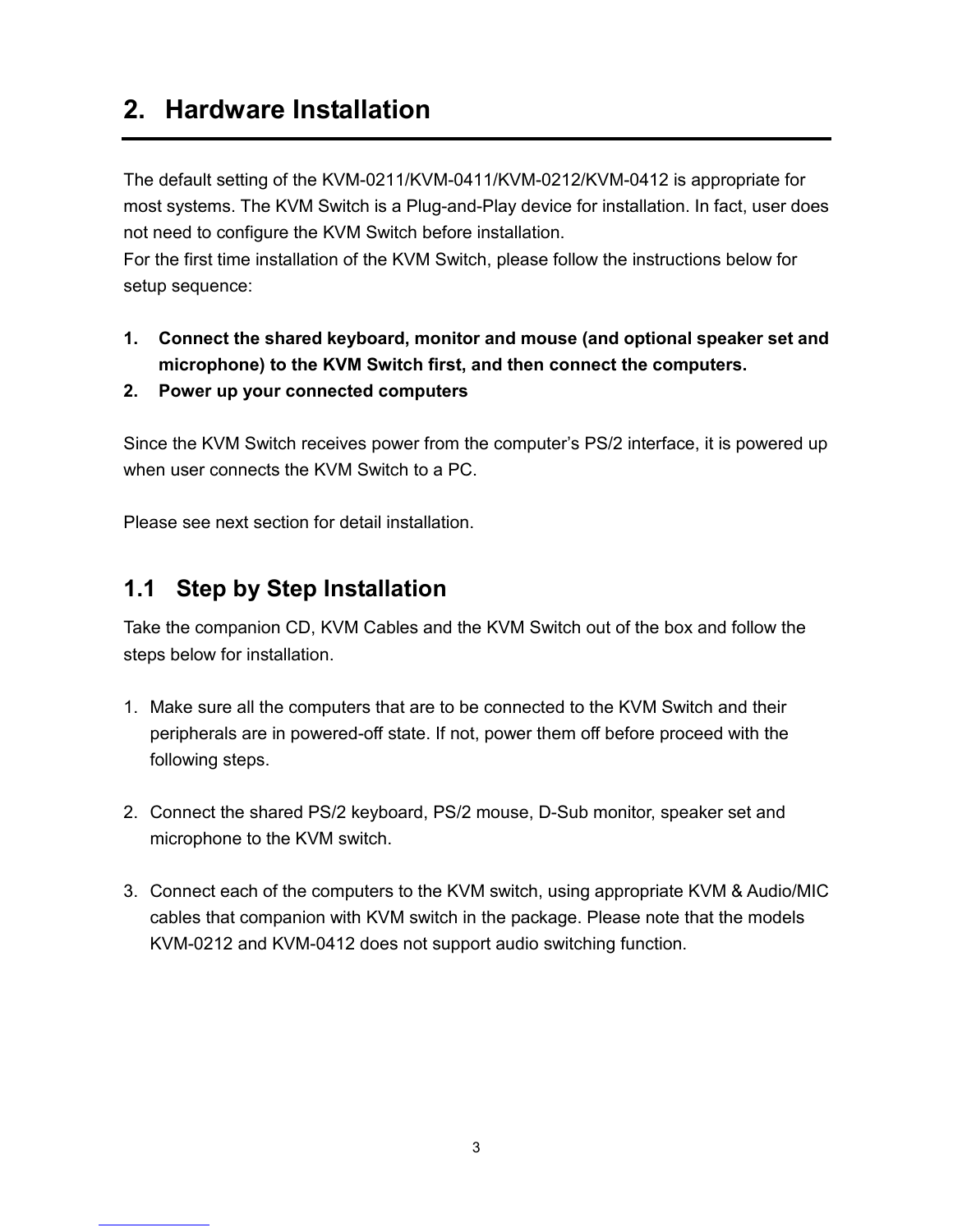

4. Power up the connected computers one by one. After your computers are powered up, the keyboard and mouse will be recognized and now you can begin operating the KVM switch.

## 2.2 Easy Operation

There are two methods to control the KVM Switch for PC switching: using the Face-Panel Push Buttons or Hotkey Commands. For audio/MIC switching, use the hotkey command.

#### Face-Panel Buttons

The Face-Panel Buttons allow a direct control over PC port switching; simply press the button to switch PC port. By default, PC port switching and Audio/MIC switching are bound together (both will be switched simultaneously).

If you want to disable the binding of PC and audio/MIC port switching, use the hotkey sequence, Scroll Lock + Scroll Lock + W. To enable the binding again, just hit Scroll Lock + Scroll Lock + Q.

#### Keyboard hotkey

A keyboard hotkey sequence consists of at least three specific keystrokes:

#### Hotkey Commands = [Scroll Lock]<sup>\*</sup> + [Scroll Lock]<sup>\*</sup> + Command key(s)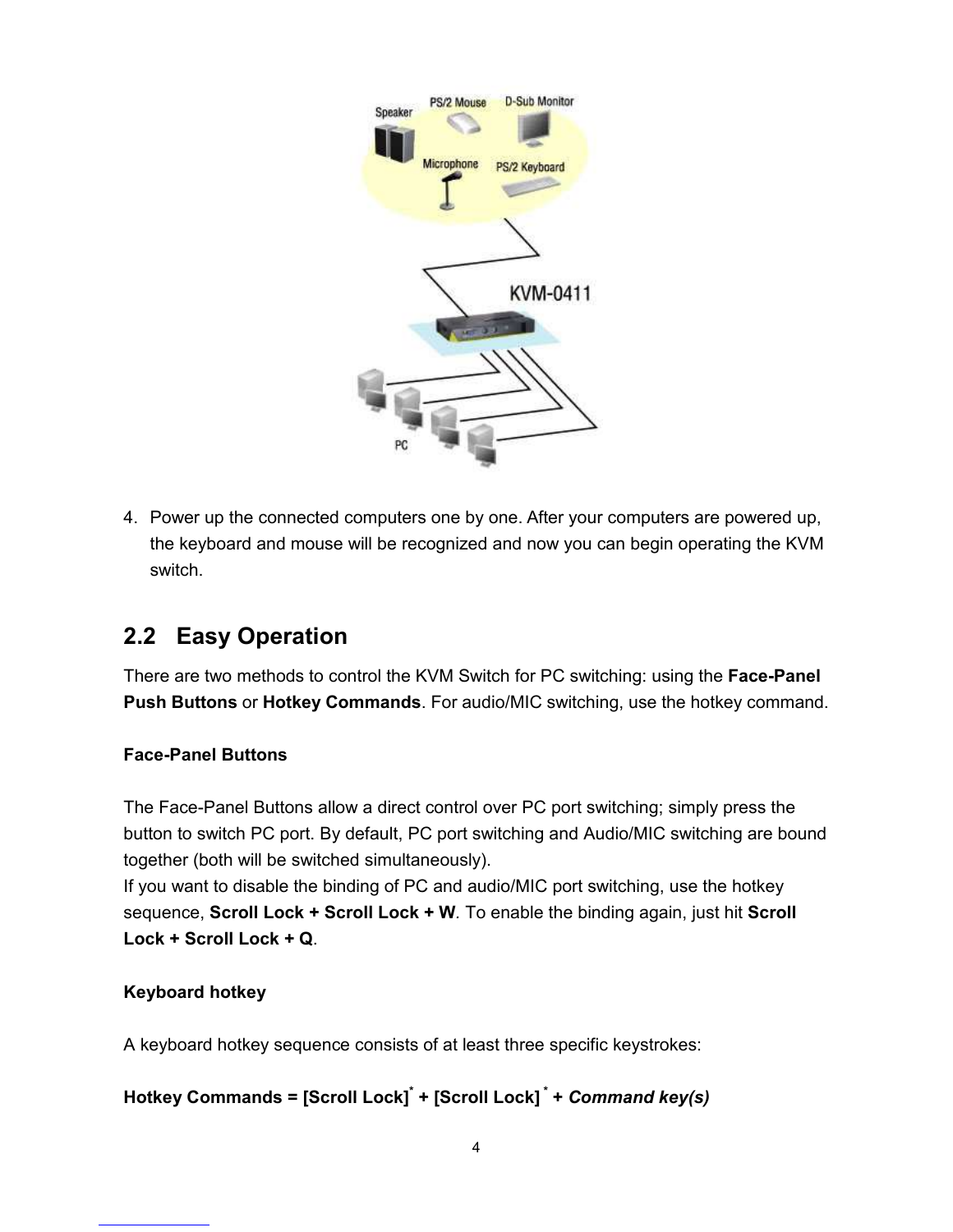#### \* User-definable = SCROLL LOCK, CAPS, ESC, F12 or NUM LOCK

Hotkey preceding sequence configuration: For users who want to use a preceding sequence other than two consecutive Scroll Locks, there are convenient ways to configure it:

- 1. Hit Scroll Lock + Scroll Lock + H, then the KVM switch will be ready for new preceding sequence selection. Or Press and hold down the last front-panel button (Button 2 or Button 4) for over 8 seconds, and then release the button.
- 2. Select and press the key you would like to use as your preceding sequence (Scroll Lock, Caps, ESC, F12 or Num Lock keys are available for selection). Now you can use the new preceding sequence to execute your hotkey commands.

Each keystroke within a hotkey sequence should be pressed within 2 seconds. Otherwise, the hotkey sequence will not be validated.

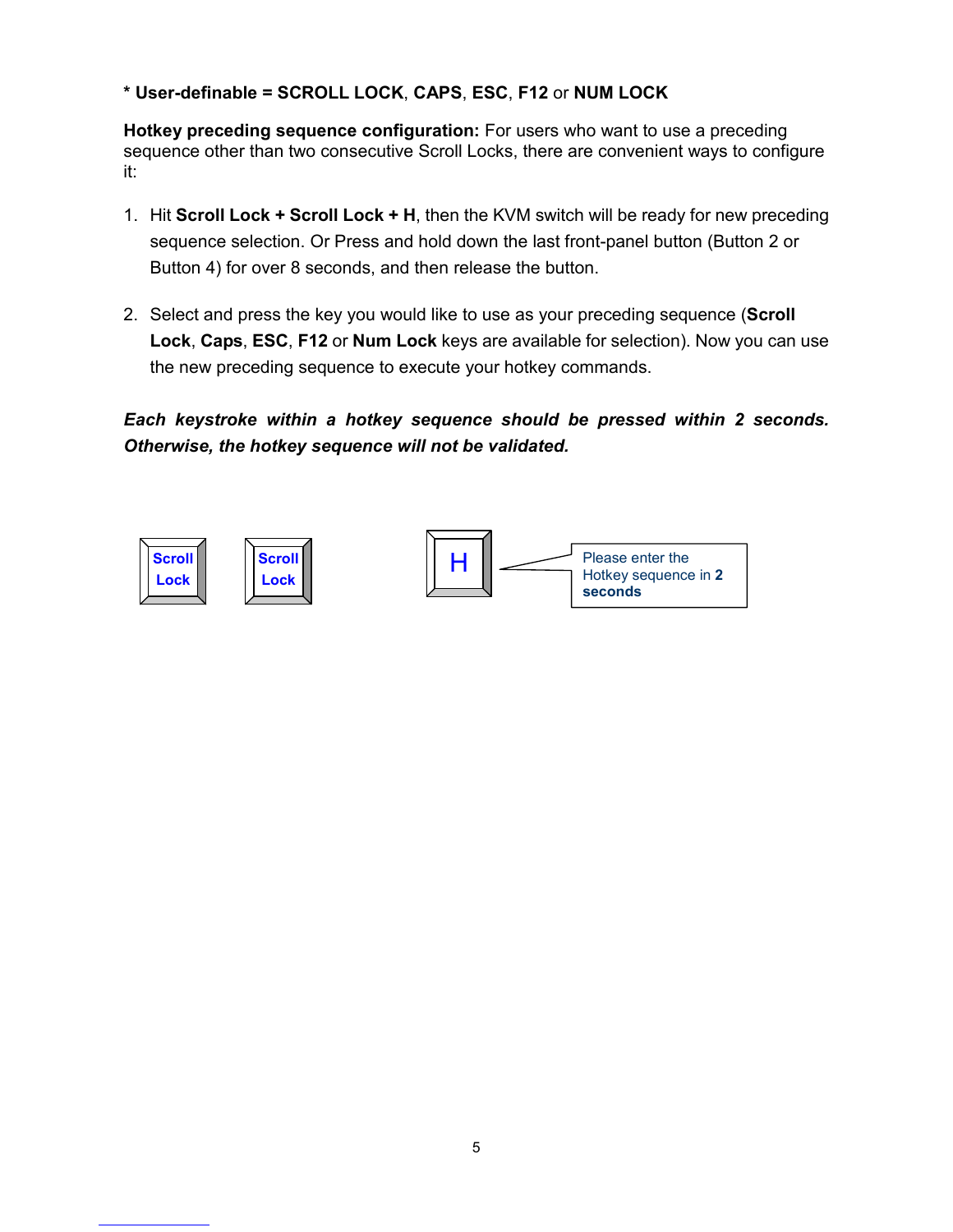## 3. Hotkey Command Table

| Command                                                                | <b>Hotkey</b>                                 |
|------------------------------------------------------------------------|-----------------------------------------------|
|                                                                        | Scroll Lock + Scroll Lock + (X)               |
| <b>PC Channel Selection</b>                                            | $(X) = 1 - 2$ or $1 - 4$ for PC channel       |
| <b>Binding PC and</b><br><b>Audio/Mic Switching</b><br>(Default value) | Scroll Lock + Scroll Lock + Q                 |
| <b>Unbind PC and</b><br><b>Audio/Mic Switching</b>                     | Scroll Lock + Scroll Lock + W                 |
| <b>Selection Audio/Mic</b>                                             | Scroll Lock + Scroll Lock + F(X)              |
| <b>Channel</b>                                                         | $(X) = 1 - 2$ or $1 - 4$ for PC channel       |
|                                                                        | * Function Key F1 ~ F4 on the keyboard        |
| <b>Next Higher PC</b><br><b>Channel</b>                                | Scroll Lock + Scroll Lock + 1                 |
| <b>Next Lower PC</b><br><b>Channel</b>                                 | Scroll Lock + Scroll Lock + ↓                 |
| Previous PC Channel                                                    | Scroll Lock + Scroll Lock + $\leftarrow$      |
| <b>Define Hotkey</b>                                                   | Scroll Lock + Scroll Lock + $H + (X)$         |
| <b>Preceding Sequence</b>                                              | (X) = Scroll Lock, CAPS, ESC, F12 or Num Lock |
| <b>Reset Console</b><br><b>Keyboard/Mouse</b>                          | Scroll Lock + Scroll Lock + End               |
| <b>Auto Scan</b>                                                       | Scroll Lock + Scroll Lock + S                 |
|                                                                        | Scroll Lock + Scroll Lock + S + (X)           |
| <b>Auto Scan with</b>                                                  | $(X) = 0 - 9$                                 |
| <b>Programmable Delay</b>                                              | 1 = ten seconds delay time                    |
| <b>Time</b>                                                            | 2 = twenty seconds delay time                 |
|                                                                        | 0 = hundred seconds delay time                |
| <b>Stop Auto Scan</b>                                                  | Press any key on the keyboard                 |